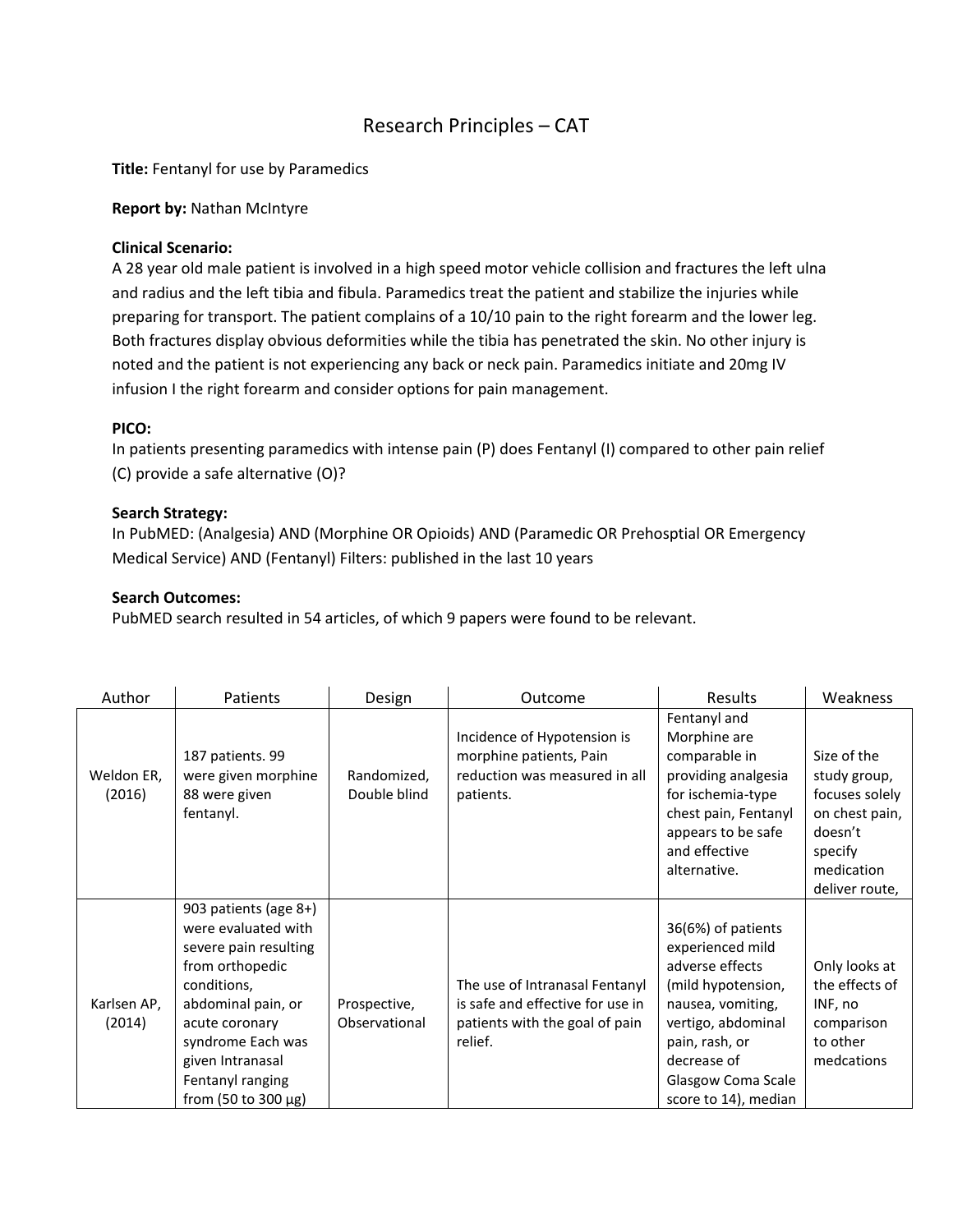|                         |                                                                                                                                                                                 |                                        |                                                                                                                                                                                                                                                                                           | reduction in pain<br>score was 3<br>(interquartile range<br>$2$ to 5)                                                                                                                                      |                                                                                                                                             |
|-------------------------|---------------------------------------------------------------------------------------------------------------------------------------------------------------------------------|----------------------------------------|-------------------------------------------------------------------------------------------------------------------------------------------------------------------------------------------------------------------------------------------------------------------------------------------|------------------------------------------------------------------------------------------------------------------------------------------------------------------------------------------------------------|---------------------------------------------------------------------------------------------------------------------------------------------|
| Wedmore<br>IS, (2012)   | 286 patients were<br>analysed with a pain<br>scale from zero to<br>ten.<br>197 had a verbal<br>numeric pain scale.                                                              | Retrospective<br>Observational         | Significant decrease in pain in<br>all patients. Oral transmucosal<br>fentanyl citrate proved a safe<br>and effective analgesia.                                                                                                                                                          | Significant decrease<br>in pain in all<br>patients. Most<br>common adverse<br>effect was Nausea<br>in 25/197 patients.<br>One patient<br>required low dose<br>naloxone and<br>exhibited<br>hypoventilation | Study was<br>conducted by<br>the Military<br>for trauma<br>and pain.<br>Retrospective<br>study,<br>transmucosal<br>citrate was<br>sued      |
| Smith MD,<br>(2012)     | 200 patients were<br>looked at, 103<br>received morphine<br>97 received fentanyl.                                                                                               | Cohort Study,<br>observational         | No significant difference in<br>analgesic effectiveness and<br>adverse effects. Either drug<br>can be used safely with equal<br>effectiveness                                                                                                                                             | Significant pain<br>reduction in both<br>groups. Average<br>transport time was<br>37 ± 8(morphine)<br>and $43 \pm$<br>11(fentanyl)                                                                         | Patients were<br>selected with<br>specific<br>requirements.<br>Size of study<br>group,<br>doesn't<br>specify<br>medication<br>deliver route |
| Bendall JC,<br>(2011)   | 3312 pediatric (5-15)<br>patients with pain<br>scores greater than<br>or equal to 5<br>received analgesia of<br>either IV Morphine,<br>IN fentanyl or inhaled<br>methoxyflurane | Retrospective,<br>comparative<br>study | No significant difference in<br>the effectiveness of morphine<br>and fentanyl. Both are more<br>effective than<br>methoxyflurane.                                                                                                                                                         | Effective pain relief<br>in 82.5% of all cases.<br>87.5% effectivity for<br>morphine, 89.5%<br>effectivity for<br>fentanyl and 78.3%<br>effectivity for<br>methoxyflurane.                                 | Focuses solely<br>of pediatrics.<br>Retrospective<br>study. INF vs<br><b>IVM</b>                                                            |
| Middleton<br>PM, (2010) | 52046 patients were<br>assessed with pain<br>scores higher or<br>equal to 5. Receiving<br>analgesia of either IV<br>Morphine, IN<br>fentanyl or inhaled<br>methoxyflurane       | Retrospective,<br>comparative<br>study | Inhaled methoxyflurane,<br>IN fentanyl, and<br>IV morphine are all<br>effective. Morphine and<br>fentanyl are significantly more<br>effective than<br>methoxyflurane. Morphine<br>appears to be more effective<br>than fentanyl.<br>IV morphine requires an IV<br>while fentanyl does not | Effective pain relief<br>in all patients.<br>81.8% effectivity for<br>morphine, 80.0%<br>effectivity for<br>fentanyl and 59.1%<br>effectivity for<br>methoxyflurane                                        | Retrospective<br>study, -Use of<br>INF vs. IVM                                                                                              |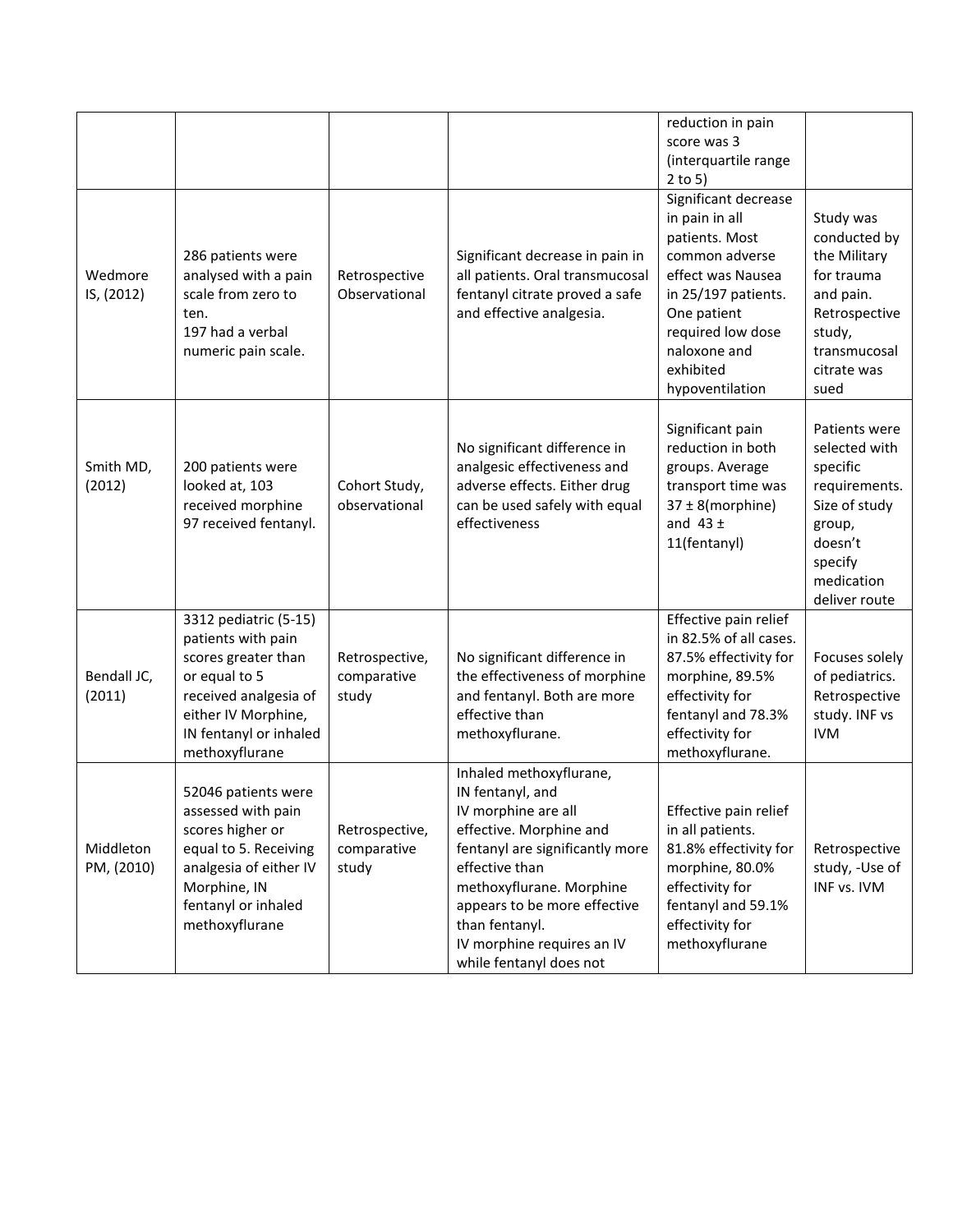| Johnston S,<br>(2011)    | 1024 randomly<br>selected patients<br>with visceral pain.<br>Methoxyflurane was<br>administered to 465,<br>397 received fentanyl<br>and 162 received a<br>combination of the<br>two. | Randomized,<br>Retrospective,<br>Observational<br>study | Inhaled Methoxyflurane and<br>IN fentanyl are both effective<br>agents for providing<br>analgesia. Methoxyflurane<br>was faster acting but Fentanyl<br>offered better pain reduction.<br>Also more effective in cardiac,<br>female and older patients. | Combined use of<br>analgesia was not<br>advantageous.<br>Initial pain relief<br>was 2.0: 1.6<br>methoxyflurane:<br>fentanyl, after<br>further time pain<br>relief was 2.5: 3.2.<br>Cardiac was 2.3: 3.0,<br>Female 2.4: 3.4 and<br>$75 + 1.8: 3.2$ | Retrospective<br>study, data<br>was difficult<br>to interpret,<br>inhaled MXF<br>vs INF |
|--------------------------|--------------------------------------------------------------------------------------------------------------------------------------------------------------------------------------|---------------------------------------------------------|--------------------------------------------------------------------------------------------------------------------------------------------------------------------------------------------------------------------------------------------------------|----------------------------------------------------------------------------------------------------------------------------------------------------------------------------------------------------------------------------------------------------|-----------------------------------------------------------------------------------------|
| Fleischman<br>RJ, (2010) | 718 patients were<br>assessed (aged 13-<br>99)<br>355 patients received<br>Morphine and 363<br>received fentanyl.                                                                    | retrospective<br>before-and-<br>after study             | Morphine and fentanyl<br>provide similar analgesia. This<br>was received with a higher<br>dose of fentanyl and both<br>medications have low adverse<br>effects which were easily<br>controlled.                                                        | The mean decrease<br>in pain scores were<br>similar, 2.9 for<br>morphine and 3.1<br>for fentanyl. 9.9% of<br>morphine patients<br>experienced<br>adverse effects<br>while 6.6% of the<br>fentanyl patients.                                        | Retrospective<br>study, doesn't<br>specify<br>medication<br>deliver route,              |
| Rickard C,<br>(2007)     | 258 patients<br>requiring analgesia.<br>patients with a Pain<br>score of 2 or higher<br>(noncardiac) and a<br>pain score of 5 or<br>higher (cardiac)                                 | randomized,<br>controlled,<br>open-label trial          | There is no significant<br>difference in the effectiveness<br>of IN Fentanyl and IV<br>Morphine for prehospital<br>analgesia.                                                                                                                          | Mean Pain scale<br>reduction of 4.22<br>for IN fentanyl and<br>3.57 for IV<br>morphine.                                                                                                                                                            | Open label<br>trail, low<br>patient pool.<br>-Use of INF vs.<br><b>IVM</b>              |

## **Comments:**

All but one of the relevant patients focus on the prehospital administration of Fentanyl compared to other analgesics. The other focuses on use in the military but is still relevant to the appraisal.

## **Clinical Bottom Line:**

Fentanyl is a safe and effective alternative to morphine for use in a prehospital setting. Through administration through either IV or IN fentanyl have the same properties as morphine.

## **References:**

Bendall, J., Simpson, P., & Middleton, P. (2011, April). Effectiveness of prehospital morphine, fentanyl, and methoxyflurane in pediatric patients. Retrieved March 20, 2017, from <https://www.ncbi.nlm.nih.gov/pubmed/21294628>

Fleishcman, R., Frazer, D., Daya, M., Jui, J., & Newgard, C. (2010, April). Effectiveness and safety of fentanyl compared with morphine for out-of-hospital analgesia. Retrieved March 20, 2017, from <https://www.ncbi.nlm.nih.gov/pubmed/20199230>